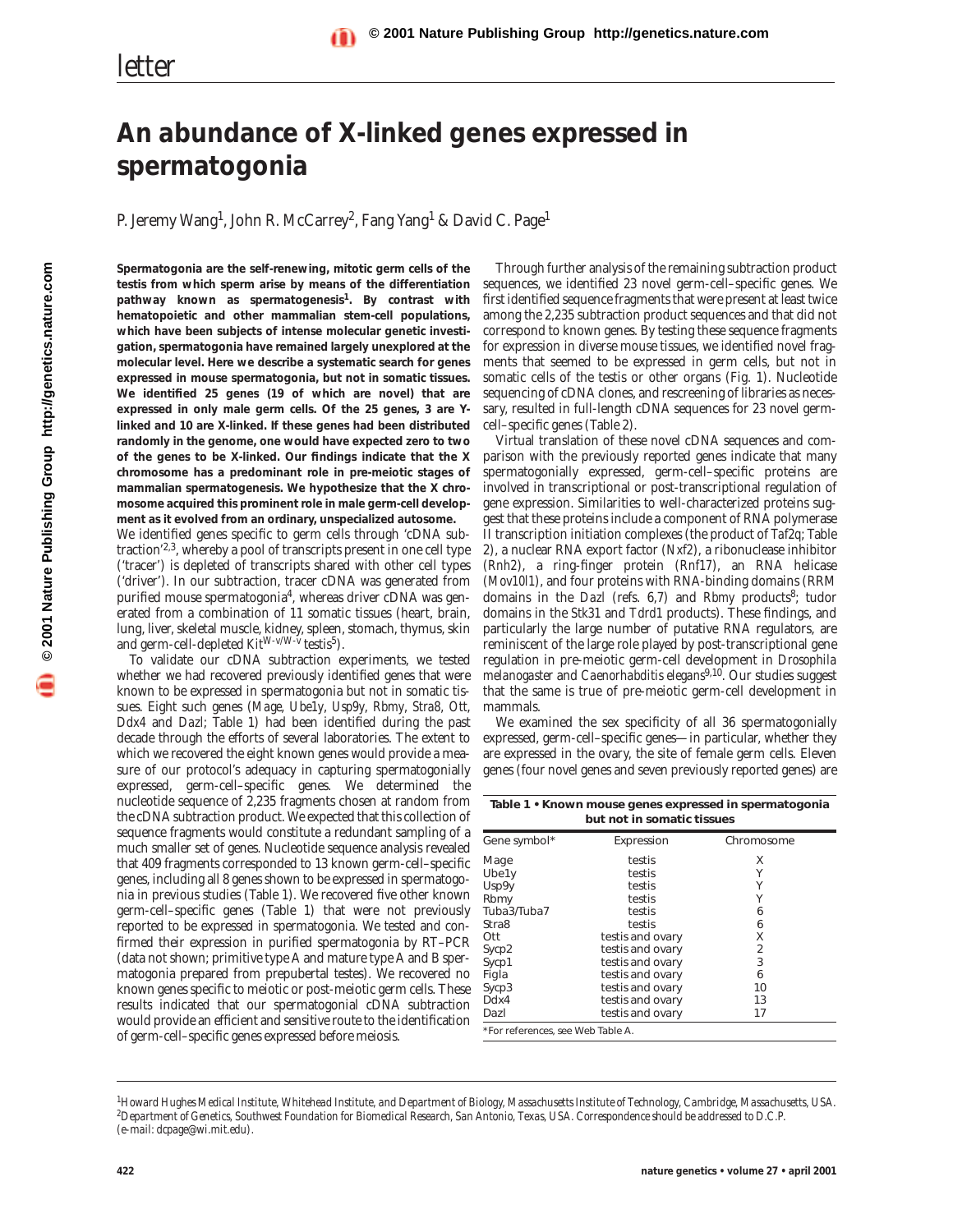seem to be male-specific (Table 1 and Fig. 1).

expressed in ovary and in male germ cells (Tables 1 and 2, and Fig. 1). By contrast, the other 25 genes (19 of which are novel)

skeletal muscle

tomac

kidney spleen

skin

**WyWv** testis

spermatogonia

Gapd Fshr Dazl

Rbmy Fth<sub>117</sub>  $Usp26$ Tktl1 Tex11 Tex16 Taf2q Prame<sub>13</sub>  $Nxf2$  $Text13$ Pramel1 Tex17 Stk31 Rnh<sub>2</sub> Tex12 Tex18 Tex14 Rnf17 Piwil<sub>2</sub> **Mov1011** Tex20 Tex15 Tex19 Tdrd1

testis vary

We then discovered a strong and unexpected correlation

matogonially expressed, germ-cell–specific genes, 8 of which had been mapped previously (Fig. 2). As expected, the 11 genes that are expressed in both testes and ovaries seemed to be scattered randomly throughout the genome, with 1 such gene mapping to the X chromosome and the other 10 genes distributed among 9 autosomes. By contrast, 13 of 25 male-specific genes mapped to sex chromosomes, with 3 genes (all as previously reported) localizing to the Y chromosome and 10 genes (9 of which are novel) mapping to the X chromosome. If the 22 non-Y-chromosomal, male-specific genes had been distributed randomly throughout the genome, one would have expected 0–2 such genes to be Xlinked. Our finding of 10 X-linked genes is highly unlikely to have occurred by chance (*P*<10–8), and it indicates a roughly 15-fold enrichment on the X chromosome for male germ-cell–specific, spermatogonially expressed genes. Our mapping and expression studies indicate that, in mammals, the X chromosome has a role

in the mitotic stages of spermatogenesis. Why should the mammalian X chromosome have such a specialization in spermatogonial function? The mammalian X and Y chromosomes evolved from an ordinary pair of autosomes, a gradual process that began approximately 240–320 million years

ago with the emergence of *SRY*, the sex-determining factor, on one member of that ancestral autosomal pair<sup>11,12</sup>. Apart from

**Fig. 1** Expression of 23 novel germ-cell-specific genes in mouse tissues assayed by RT–PCR. RNAs were prepared from spermatogonia of 8-d CD-1 males, testes of 8-d C57BL/6J males, ovaries of adult C57BL/6J females, germ-cell-depleted<br>testes of adult *Kit<sup>W-v/W-v* C57BL/6J males<sup>5</sup>, and other tissues of 8-d C57BL/6J</sup> males. The *Gapd*, *Fshr*, *Dazl* and *Rbmy* served as controls. *Gapd* is expressed ubiquitously. *Fshr* is expressed in somatic cells of testis and ovary. The *Fshr* signal in the spermatogonial lane likely reflects the fact that there is 15% contamination (with testicular somatic cells) in the spermatogonial preparation. *Rbmy* and *Dazl* are expressed only in germ cells, with *Rbmy* expressed only in testis<sup>8</sup> and *Dazl* expressed in both testis and ovary6,7. Germ cells are reduced in num-ber, but are not entirely absent, in *KitW-v/W-v* testes. For genes expressed in spermatogonia, one expects to see a reduced RT-PCR signal (or none) in  $Kit^{W\cdot v}$ testes as compared with wild-type testes. This was observed for all genes except the somatically expressed controls *Gapd* and *Fshr*. For *Tex20* and *Tex15*, faint RT–PCR signals are visible in some somatic tissues. Additional RT–PCR data not shown: all 36 germ-cell-specific genes under study (including the 13 genes listed in Table 1) were found to be expressed in primitive type A spermatogonia prepared from 6-d CD-1 mice.

*letter*

*SRY*, the ancestral autosome was unlikely to have had an outsized role in testicular development or function. At issue then are the adaptive forces that caused the X chromosome, as it differentiated from the Y chromosome, to accumulate so many genes expressed in early stages of spermatogenesis. No explanation is provided by traditional, prevailing models of mammalian X-chromosome evolution, as these have focused on issues of gene dosage (the emergence of X inactivation) without envisioning or predicting any functional specialization<sup>13,14</sup>. We will outline two possible explanations, both previously debated in evolutionary biology: sex-chromosome meiotic drive<sup>15–17</sup> and sexual antagonism<sup>18–20</sup>.

Meiotic drive, which has been documented in diverse species, including mice<sup>21</sup>, refers to mechanisms that result in preferential transmission of certain chromosomes at the expense of their homologs. X and Y chromosomes are considered much more likely to become subject to meiotic drive during evolution than are autosomes15,16. Sex-chromosome meiotic drive skews the transmission of X versus Y chromosomes to gametes, and thus the critical drive genes should be expressed during spermatogenesis. Perhaps some of the X-linked genes that we report are drivers of X transmission or suppressors of Y transmission.

The theory of sexually antagonistic genes, which has been postulated to explain the wealth of spermatogenesis factors on mammalian Y chromosomes<sup>18,22</sup>, might also account for our findings on the X chromosome. Studies in *Drosophila* and other systems have demonstrated the existence of sexually antagonistic genes, which enhance reproductive fitness in one sex but diminish fitness in the other sex<sup>23</sup>. Empirical and theoretical studies indicate that, during evolution, sexually antagonistic genes should accumulate preferentially on sex chromosomes<sup>18,19</sup>. Here, conditions favor the emergence of genes that benefit the heterogametic sex (for example, XY), even when those genes are detrimental to the homogametic sex (XX). Sexual antagonism provides a powerful explanation for the enrichment of dominant genes that benefit males on Y chromosomes, including male-ornamentation genes in guppies and spermatogenesis genes in mammals<sup>18,22,24</sup>.

Focusing on recessive mutations that enhance reproductive fitness in males but diminish it in females, it has been argued that natural selection should favor the emergence of sexually antagonistic alleles on X chromosomes $19$ . The evolutionary dynamics of such male-benefit mutations were considered when they first appear as rare alleles on X chromosomes as opposed to autosomes. When they are rare, autosomal recessive alleles would be of no advantage to (heterozygous) males and thus would be unlikely to spread widely in the population. By contrast, X-linked recessive alleles would immediately benefit hemizygous males, greatly increasing the alleles' likelihood of permeating the population. Eventually, as an allele's frequency increased in the population, female fitness would be diminished by the detrimental

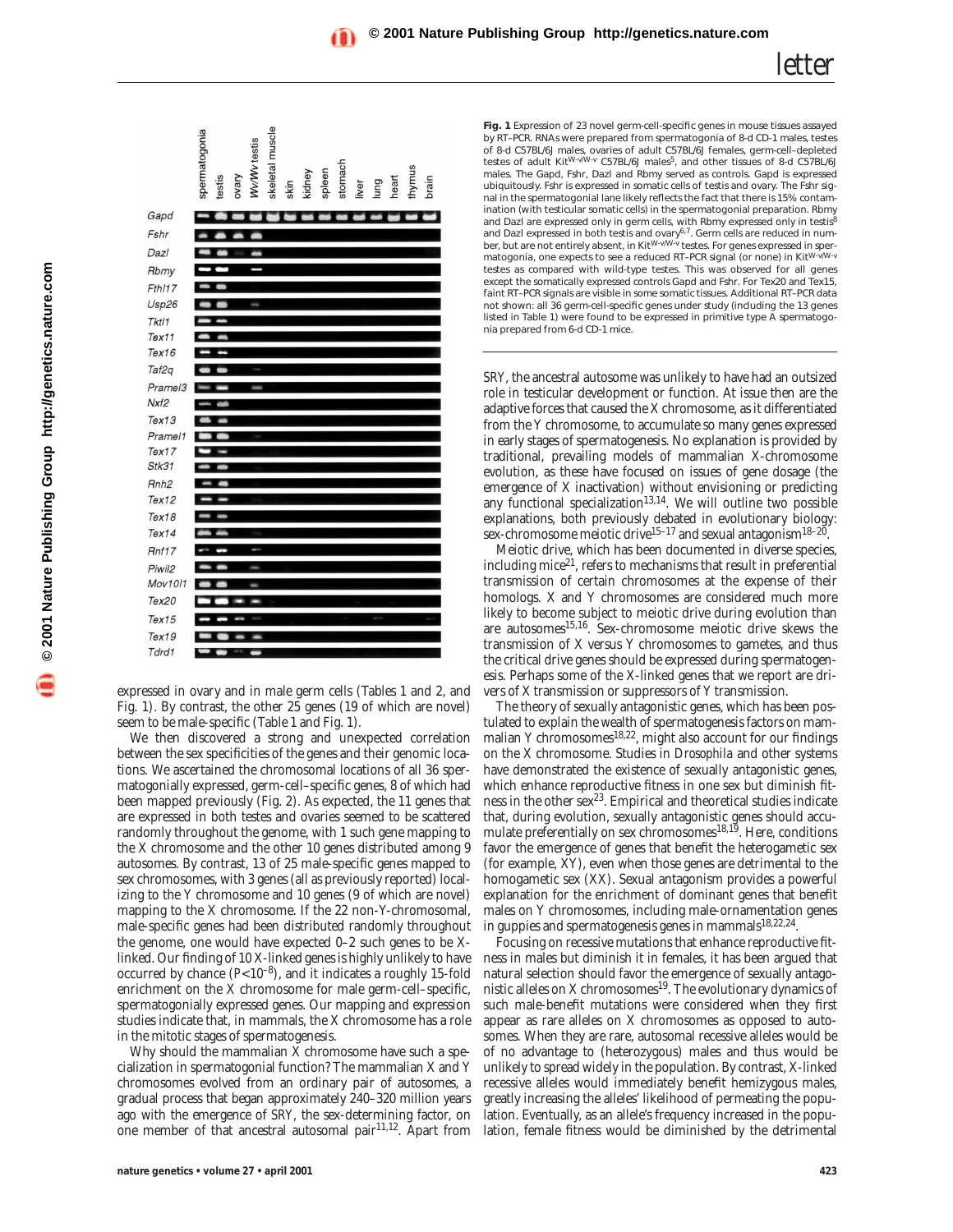## *letter*

| Mouse genes           |                                                |                     |                | Human orthologs                                                                                         |                   |          |
|-----------------------|------------------------------------------------|---------------------|----------------|---------------------------------------------------------------------------------------------------------|-------------------|----------|
| Gene symbol Gene name |                                                | Expression          | Chr            | Comments*                                                                                               | Gene symbol Chr   |          |
| Fth <sub>17</sub>     | ferritin heavy<br>polypeptide-like 17          | testis              | X              | ferritin, functioning in iron metabolism,<br>consists of 24 heavy and light chains                      | FTHL17            | X        |
| Usp26                 | ubiquitin specific protease 26 testis          |                     | X              | predicted protein contains His and Cys domains<br>conserved among deubiquitinating enzymes              | <b>USP26</b>      | X        |
| Tktl1                 | transketolase-like 1                           | testis              | X              | homologous to human transketolase                                                                       | TKTL1             |          |
| Tex <sub>11</sub>     | testis expressed gene 11                       | testis              | X              | novel 947-residue protein                                                                               | TEX11             | X        |
| Tex <sub>16</sub>     | testis expressed gene 16                       | testis              | X              | novel 1,139-residue protein; rich in serine                                                             |                   |          |
| Taf2q                 | TBP-associated factor.<br>RNA polymerase II, Q | testis              | X              | human autosomal homolog TAF2F encodes<br>a component of TFIID                                           | TAF <sub>20</sub> | X        |
| Prame <sub>13</sub>   | PRAME (human)-like 3                           | testis              | X              | homologous to human PRAME, encoding a<br>melanoma antigen recognized by cytotoxic T cells               |                   |          |
| Nxf <sub>2</sub>      | nuclear RNA export factor 2                    | testis              | $\times$       | homologous to Mex67p, NXF1 and NXF2,<br>encoding nuclear RNA export factors                             | NXF <sub>2</sub>  | $\times$ |
| Text13                | testis expressed gene 13                       | testis              | X              | novel 186-residue protein; 2 closely related<br>homologs on human X chromosome                          | TEX13A<br>TEX13B  | X<br>X   |
| Prame <sub>11</sub>   | PRAME (human)-like 1                           | testis              | 4              | homologous to human PRAME                                                                               |                   |          |
| Tex17                 | testis expressed gene 17                       | testis              | $\overline{4}$ | novel 120-residue protein; calculated pl 9.9                                                            |                   |          |
| Stk31                 | serine/threonine kinase 31                     | testis              | 6              | putative protein kinase with tudor domain (found<br>in RNA-interacting proteins) and coiled coil region | STK31             | 7        |
| Rnh2                  | ribonuclease inhibitor 2                       | testis              | $\overline{7}$ | predicted protein contains 6 leucine-rich repeats                                                       |                   |          |
| Tex12                 | testis expressed gene 12                       | testis              | 9              | novel 123-residue protein with coiled coil region                                                       | <b>TEX12</b>      | 11       |
| Tex18                 | testis expressed gene 18                       | testis              | 10             | novel 80-residue protein                                                                                |                   |          |
| Tex14                 | testis expressed gene 14                       | testis              | 11             | predicted protein contains 2 protein kinase domains                                                     | <b>TEX14</b>      | 17       |
| Rnf17                 | ring finger protein 17                         | testis              | 14             | a RING finger-containing protein                                                                        | RNF17             | 13       |
| Piwil2                | piwi ( <i>Drosophila</i> )-like 2              | testis              | 14             | homologous to Drosophila piwi, involved in<br>germline stem cell renewal and meiotic drive              |                   |          |
| <b>Mov1011</b>        | Mov10 (mouse)-like 1                           | testis              | 15             | putative RNA helicase                                                                                   | <b>MOV10L1</b>    | 22       |
| Tex20                 | testis expressed gene 20                       | testis and ovary    | $\overline{2}$ | novel 188-residue protein; calculated pl 10.2                                                           |                   |          |
| Text15                | testis expressed gene 15                       | testis and ovary    | 8              | novel 2785-residue protein                                                                              | TEX15             | 8        |
| Tex19                 | testis expressed gene 19                       | testis and ovary 11 |                | novel 351-residue protein with coiled coil region                                                       |                   |          |
| Tdrd1                 | tudor domain protein 1                         | testis and ovary 19 |                | predicted protein contains 4 tudor domains                                                              | TDRD1             | 10       |

**Table 2 • New spermatogonially expressed, germ-cell–specific genes in mouse, and their human orthologs**

limit the gene's expression to males, through additional mutations. Based on this theoretical scenario, it was postulated that X chromosomes should evolve to carry a disproportionate share of male-specific genes functioning in male differentiation<sup>19</sup>. Our findings are in accord with this prediction.

Our hypothesis that mammalian X chromosomes have preeminent roles in early stages of spermatogenesis can now be tested through targeted disruption of the many X-linked mouse genes reported here, and through genetic studies in humans. To

facilitate studies in humans, we identified orthologous, full-length human cDNA sequences for 13 of 23 novel mouse genes reported here (Table 2). In all 13 cases, the orthologous human genes are expressed exclusively in testes (or testes and ovaries), presumably in germ cells (Fig. 3), and map to chromo-

effects of homozygosity. This would generate adaptive pressure to somal regions of known conserved synteny between the mouse and human genomes (Table 2). In particular, we have identified testis-specific, X-linked human orthologs of six of the novel testis-specific, X-linked mouse genes reported here. In the cDNA subtraction experiments reported here, we recovered the mouse homologs of *USP9Y*, *RBMY* and *DAZ*, the three human Y chromosomal genes that have been most strongly implicated in male infertility25–27 (Table 1). Perhaps some of the novel X-linked genes will also prove to be sites of mutation in human spermatogenic failure. The stage is set for systematic examination, in both



**Fig. 2** Chromosomal locations of 36 spermatogonially expressed, germ-cell–specific genes in mouse. Genes that seem to be expressed only in testis are shown in blue; genes expressed in both testis and ovary are shown in red; novel genes are boxed. Eight of the genes (*Sycp3*, *Sycp1*, *Dazl*, *Rbmy*, *Ube1y*, *Usp9y*, *Mage*, *Ott*) were mapped previously (Table 1); all other genes were mapped by radiation hybrid analysis. In the case of gene families residing on a single chromosome, only one family member is shown (for example, *Magea5* is a representative of the X-linked *Mage* family). The Y chromosome is shown in proportion to its estimated<br>physical length<sup>30</sup>; all other chromosomes are drawn on a centiray scale<sup>29</sup>.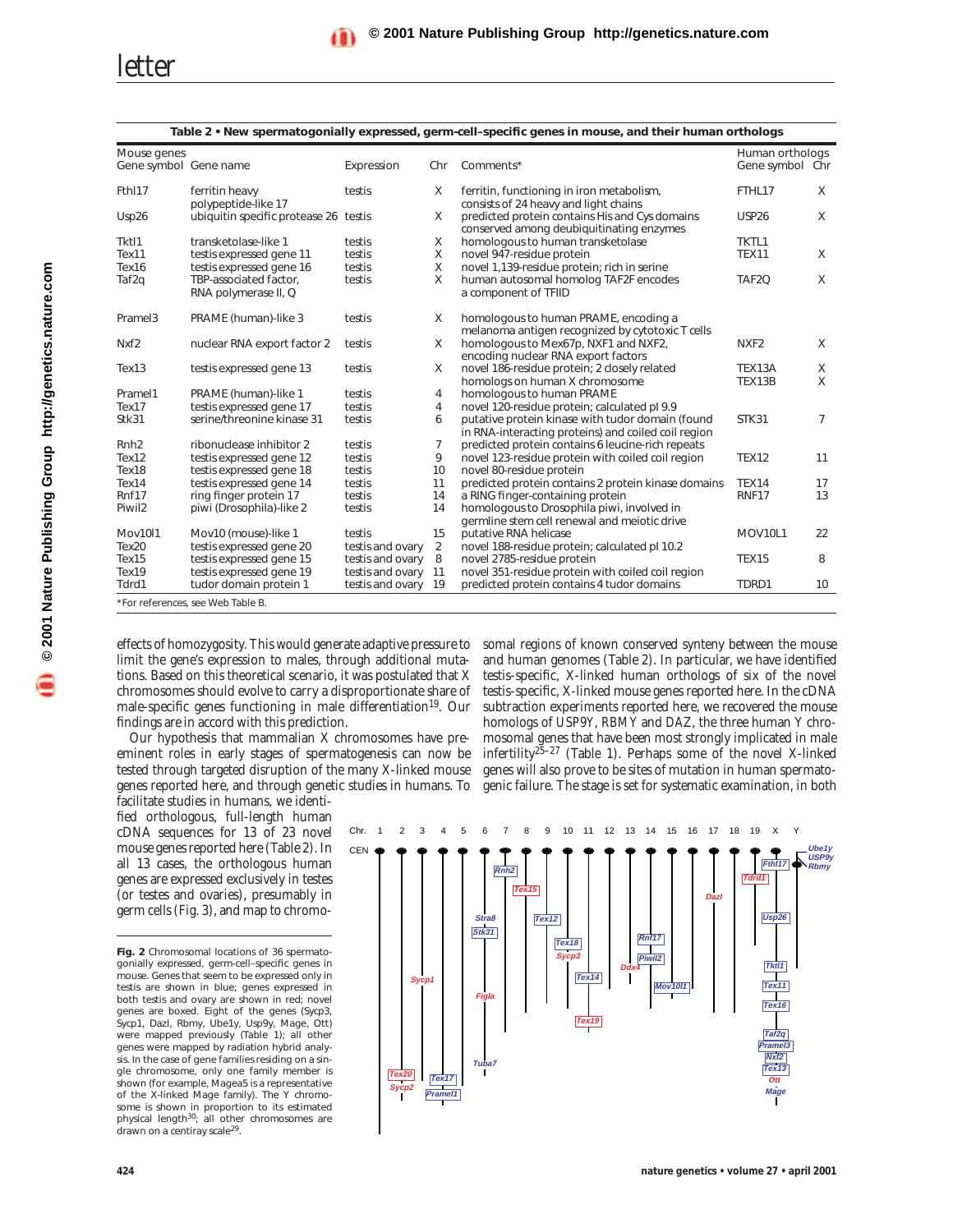

**Fig. 3** Expression of orthologous human genes assayed by RT–PCR. *FTH1* (encoding ferritin heavy chain) expressed ubiquitously and served as a control. All of the novel human genes seem to be expressed in testis; *TEX15* is also expressed in ovary, as is its mouse ortholog (Fig. 1). We also tested eight additional tissues (heart, brain, placenta, lung, liver, skeletal muscle, kidney, pancreas) and detected no expression of the novel genes there (data not shown).

mouse and human, of the postulated role of the X chromosome in early stages of spermatogenesis.

*Note: supplementary information is available on the Nature Genetics web site (http://genetics.nature.com/supplementary\_info/).*

## **Methods**

**Isolation of mouse spermatogonia.** We isolated spermatogonia by the Staput method of sedimentation velocity at unit gravity<sup>4</sup>. Primitive type A spermatogonia were prepared from testes of 6-d CD-1 mice (Charles River Laboratories). Mature type A and type B spermatogonia were isolated from 8-d CD-1 mice. By microscopic examination, at least 85% of the cells in the resulting preparations were spermatogonia, with no more than 15% somatic cell (Sertoli cell) contamination. The spermatogonial preparations contained no spermatocytes, as spermatocytes are not present in the testes of 6-d or 8-d CD-1 mice<sup>4</sup>.

**cDNA subtraction.** We carried out three independent subtraction experiments, using cDNAs from primitive type A, type A or type B spermatogonia as tracer. In all cases, tracer and driver cDNAs were derived from oligo(dT)-selected RNAs. Germ-cell-depleted testes were from *KitW-v/W-v* animals. Before subtraction, tracer and driver cDNAs were digested to completion with *Rsa*I. In each of the three experiments, we carried out one round of subtraction using the PCR-select protocol<sup>2</sup> (Clontech). To more thoroughly subtract ubiquitous cDNAs, four additional rounds of subtraction were performed using a modified procedure (D. Menke, pers. comm.) as described<sup>3</sup>. Between rounds of subtraction, we monitored enrichment of *Dazl* cDNA (germ-cell-specific) and disappearance of *Gapd* cDNA (ubiquitous). Three plasmid libraries (one for each of the three independent experiments) were prepared from the resulting pools of subtracted cDNA fragments. We sequenced (one read only) 800 randomly selected clones from each of the three libraries. Of the 2,400 sequences generated, 165 were of poor quality or derived from the cloning vector, leaving 2,235 sequences for further analysis.

**Sequence analysis.** Of the 2,235 sequence fragments, 409 corresponded to 13 previously reported germ-cell-specific genes (142 to *Mage*, 11 to *Ube1y*, 2 to *Usp9y*, 44 to *Rbmy*, 10 to *Tuba3/Tuba7*, 2 to *Stra8*, 45 to *Ott*, 16 to *Sycp2*, 3 to *Sycp1*, 3 to *Figla*, 8 to *Sycp3*, 21 to *Ddx4* and 102 to *Dazl*). Among the remaining 1,826 sequence fragments, we searched electronically for redundancies and identities to known genes. We found 98 unique, novel sequence fragments that were each recovered at least twice. We tested each of these 98 sequences for germ-cell specificity by RT–PCR on the 14 tissues shown in Fig. 1. Of the 98 sequences, 45 were found to be expressed in spermatogonia and wild-type testis, but not in somatic tissues including *KitW-v/W-v* testis, indicating that they are germ-cell specific. After fulllength cDNA sequences were assembled, these 45 sequence fragments were found to derive from a total of 23 different genes. Of the original set of 2,235 sequence fragments, 546 corresponded to these 23 novel genes (8 to *Fthl17*; 29 to *Usp26*; 38 to *Tktl1*; 66 to *Tex11*; 2 to *Tex16*; 132 to *Taf2q*; 57 to

*Pramel3*; 13 to *Nxf2*; 5 to *Tex13*; 4 to *Pramel1*; 3 to *Tex17*; 2 to *Stk31*; 6 to *Rnh2*; 29 to *Tex12*; 4 to *Tex18*; 2 to *Tex14*; 8 to *Rnf17*; 16 to *Piwil2*; 36 to *Mov10l1*; 7 to *Tex20*; 71 to *Tex15*; 6 to *Tex19*; 2 to *Tdrd1*).

**cDNA cloning.** Full-length mouse cDNA sequences were composites derived from subtracted cDNA clones, 5´- and 3´-RACE products, and clones isolated from conventional cDNA libraries that were prepared from adult testes (Clontech, Stratagene and one library of our own construction). We identified orthologous human sequences by searching GenBank using mouse cDNA sequences. We obtained full-length human cDNA sequences by screening a cDNA library prepared from adult testes (Clontech).

**Radiation hybrid mapping.** Using PCR, we tested genomic DNAs from the 93 cell lines of the mouse T31 radiation hybrid panel (Research Genetics) for the presence of each gene28. PCR conditions and primer sequences have been deposited at GenBank. Analysis of the results positioned the genes with respect to the radiation hybrid map of the mouse genome constructed at the Whitehead/MIT Center for Genome Research<sup>29</sup> (http://wwwgenome.wi.mit.edu/mouse\_rh/index.html). Chromosomal mapping data of human genes were retrieved from GenBank and confirmed by RH mapping using the GeneBridge 4 panel (Research Genetics; data not shown).

**Expression analysis.** Total RNAs were prepared using TRIzol reagent (Gibco BRL); poly(A)+ RNAs were subsequently isolated using a QuickPrep Micro mRNA purification kit (Amersham Pharmacia Biotech). For each of the 14 tissues shown in Fig. 1, reverse transcription primed with either random hexamers or oligo (dT)<sub>18</sub> was carried out in bulk, using poly(A)<sup>+</sup> RNA (70 ng) from spermatogonia and poly(A)<sup>+</sup> RNA (200 ng) from each of the other tissues. RT products were diluted to a final volume of 200  $\mu$ l, 5 µl of which was used in each PCR amplification. PCR conditions and primer sequences have been deposited at GenBank.

**GenBank accession numbers.** cDNA sequences for mouse genes: *Fthl17*, AF285569; *Mov10l1*, AF285587; *Nxf2*, AF285575; *Piwil2*, AF285586; *Pramel1*, AF285578; *Pramel3*, AY004873; *Rnf17*, AF285585; *Rnh2*, AF285581; *Stk31*, AF285580; *Taf2q*, AF285574; *Tdrd1*, AF285591; *Tex11*, AF285572; *Tex12*, AF285582; *Tex13*, AF285576; *Tex14*, AF285584; *Tex15*, AF285589; *Tex16*, AF285573; *Tex17*, AF285579; *Tex18*, AF285583; *Tex19*, AF285590; *Tex20*, AF285588; *Tktl1*, AF285571; and *Usp26*, AF285570.

cDNA sequences for human genes: *FTHL17*, AF285592; *MOV10L1*, AF285604; *NXF2*, AF285596; *RNF17*, AF285602 and AF285603; *STK31*, AF285599; *TAF2Q*, AF285595; *TDRD1*, AF285606; *TEX11*, AF285594; *TEX12*, AF285600; *TEX13A*, AF285597; *TEX13B*, AF285598; *TEX14*, AF285601; *TEX15*, AF285605; and *USP26*, AF285593.

Primer sequences and PCR conditions for mouse RH mapping: *Figla*, G65193; *Magea5*, G65194; *Ddx4*, G65195; *Ott*, G65196; *Sycp2*, G65197; *Sycp3*,G65198; *Stra8*,G65199; *Tuba3*, G65200; *Tuba7*, G65201; *Fthl17*, G65202; *Mov10l1*,G65203; *Nxf2*,G65204; *Piwil2*, G65205; *Pramel1*, G65206; *Pramel3*, G65331; *Rnf17*, G65207; *Rnh2*, G65208; *Stk31*, G65210; *Taf2q*, G65211; *Tdrd1*, G65212; *Tex11*, G65213; *Tex12*, G65214; *Tex13*, G65215; *Tex14*, G65216; *Tex15*, G65217; *Tex16*, G65218; *Tex17*, G65219; *Tex18*, G65220; *Tex19*, G65221; *Tex20*, G65222; *Tktl1*, G65223; and *Usp26*, G65224.

Primer sequences and RT–PCR conditions for mouse genes: *Gapd*, G65758; *Fshr*, G65759; *Dazl*, G65760; *Rbmy*, G65761; *Fthl17*, G65778; *Mov10l1*, G65779; *Nxf2*, G65780; *Piwil2*, G65781; *Pramel1*, G65762; *Pramel3*, G65782; *Rnf17*, G65763; *Rnh2*, G65783; *Stk31*, G65784; *Taf2q*, G65785; *Tdrd1*, G65786; *Tex11*, G65787; *Tex12*, G65788; *Tex13*, G65789; *Tex14*, G65790; *Tex15*, G65791; *Tex16*, G65792; *Tex17*, G65793; *Tex18*, G65794; *Tex19*, G65795; *Tex20*, G65796; *Tktl1*, G65797; *Usp26*, G65798.

Primer sequences and RT–PCR conditions for human genes: *FTH1*, G65764; *FTHL17*, G65765; *MOV10L1*, G65766; *NXF2*, G65767; *RNF17*, G65799; *STK31*, G65768; *TAF2Q*, G65769; *TDRD1*, G65770; *TEX11*, G65771; *TEX12*, G65772; *TEX13A*, G65773; *TEX13B*, G65774; *TEX14*, G65775; *TEX15*, G65776; *USP26*, G65777.

## **Acknowledgments**

*We thank D. Menke for developing the subtraction protocol; H. Skaletsky for statistical advice and bioinformatics support; and A. Arango, D. Berry, A.*